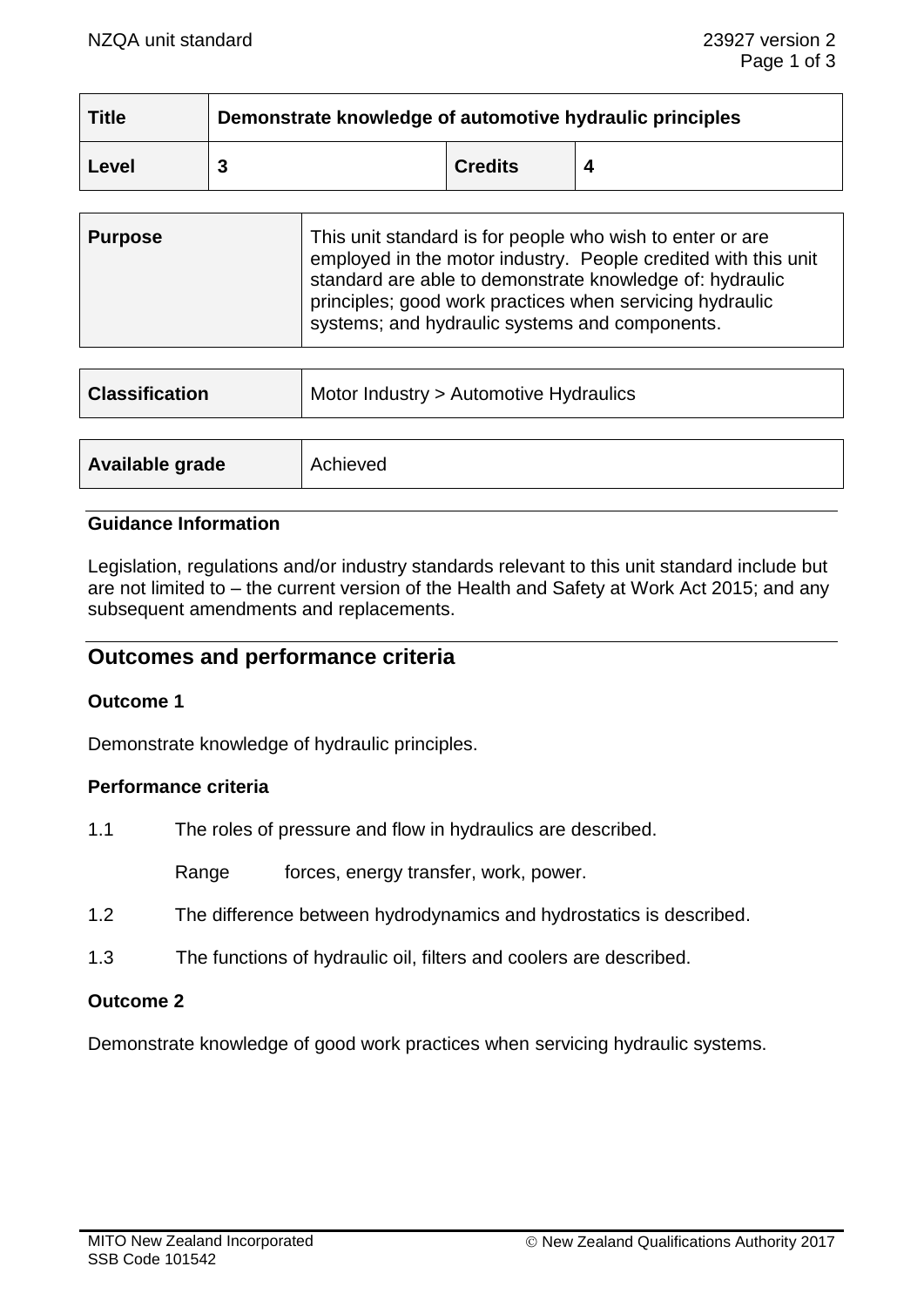# **Performance criteria**

- 2.1 Clean work practices when working with hydraulic systems are described.
	- Range keeping dirt and other contaminants out of the system, cleaning systems after a failure, oil specification, oil filtration and oil change intervals.
- 2.2 Safety precautions when working on hydraulic systems are described.
	- Range relieving system pressure before disconnecting oil lines; working and supporting a raised system; and avoiding contact with hot fluids and parts.

# **Outcome 3**

Demonstrate knowledge of hydraulic systems and components.

## **Performance criteria**

- 3.1 The components of a hydraulic system are described.
	- Range hydraulic motor, hydraulic tank, hydraulic pump, control valves, hydraulic cylinder, actuators.
- 3.2 The different types of hydraulic systems and their applications are described.
	- Range open loop, closed loop, open centre, closed centre.
- 3.3 The purpose and operation of hydraulic pumps are described.

Range gear, piston, vane.

3.4 The types and operation of control valves are described.

| <b>Replacement information</b> | This unit standard and unit standard 23928 replaced unit<br>standard 931. |
|--------------------------------|---------------------------------------------------------------------------|
|                                |                                                                           |

| <b>Planned review date</b> | 31 December 2022 |
|----------------------------|------------------|
|----------------------------|------------------|

#### **Status information and last date for assessment for superseded versions**

| <b>Process</b> | <b>Version</b> | <b>Date</b>       | <b>Last Date for Assessment</b> |
|----------------|----------------|-------------------|---------------------------------|
| Registration   |                | 21 September 2007 | 31 December 2019                |
| Review         | ാ              | 28 September 2017 | N/A                             |